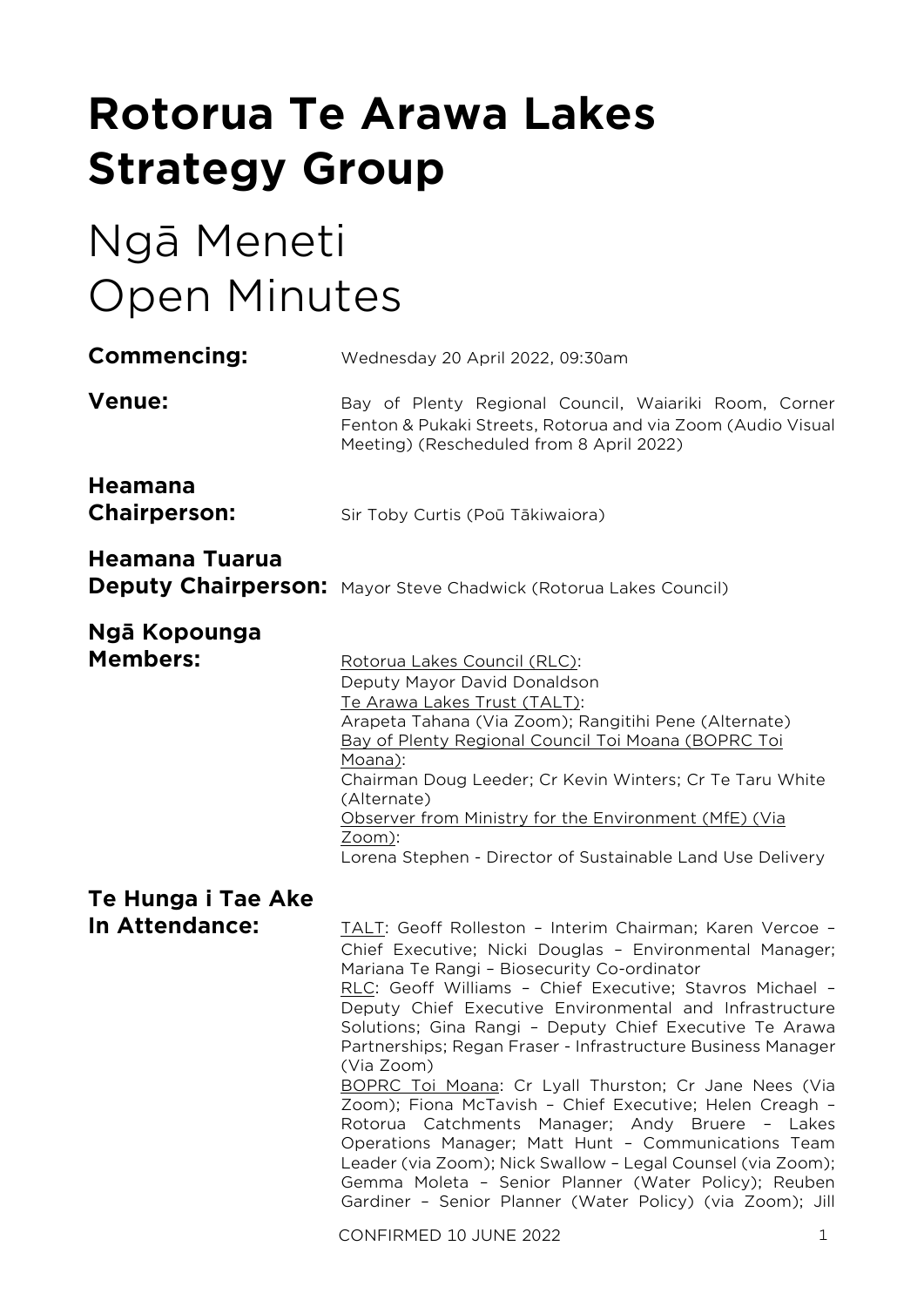Owen – Planner (via Zoom); Merinda Pansegrouw – Committee Advisor

Observers from Ministry for the Environment (MfE) (Via Zoom):

Juscinta Grace - Manager – Funds, Sustainable Land Use Delivery; Caytion Wineera - Senior Analyst Fresh Water Investments, Sustainable Land Use Delivery

Other: John Gifford, Chair, Lakes Water Quality Society; Chris Sutton - Rerewhakaaitu Farmer/Lakes Water Quality Society; Representatives of Lake Tarawera Ratepayers Association

# **Ngā Hōnea**

**Apologies:** Nuki Nicholson (TALT), Arapeta Tahana (Late arrival) (TALT)

With the unanimous agreement of members, the meeting was recorded and uploaded to the Bay of Plenty Regional Council Toi Moana website following the meeting: [Rotorua Te Arawa Lakes Strategy Group Meeting](https://www.youtube.com/watch?v=tzliZH47lT8) – 20 April 2022 - YouTube

# **1. Karakia Whakatuwhera Opening Karakia**

Provided by Rangitihi Pene.

# **2. Ngā Hōnea Apologies**

## **Resolved**

**That the Rotorua Te Arawa Lakes Strategy Group:**

**1 Accepts the apologies from Nuki Nicholson and Arapeta Tahana (for late arrival) tendered at the meeting.**

> **Winters/Donaldson CARRIED**

# **3. Wāhanga Tūmatanui Public Forum**

## **3.1 John Gifford, Chair, Lakes Water Quality Society**

*Tabled Document 1 - Lakes Water Quality Society Memo - Rotorua Te Arawa Lakes Strategy Group - 220420: Objective ID A4082355* [⇨](../../../RedirectToInvalidFileName.aspx?FileName=RTAL_20220420_MAT_3539.PDF#PAGE=2)

Presented by: Chair of the Lakes Water Quality Society John Gifford.

## **Key Points: Lakes Water Quality Society (LWQS)**

• Feedback from the LWQS Annual General meeting (AGM) held in March 2022: there was concern that restoration of the Rotorua Lakes was stalling and that ongoing progress in improving water quality, effective management of aquatic pest weeds, management of pest incursions and ongoing catchment management needed to be reviewed and refreshed for all Rotorua Te Arawa Lakes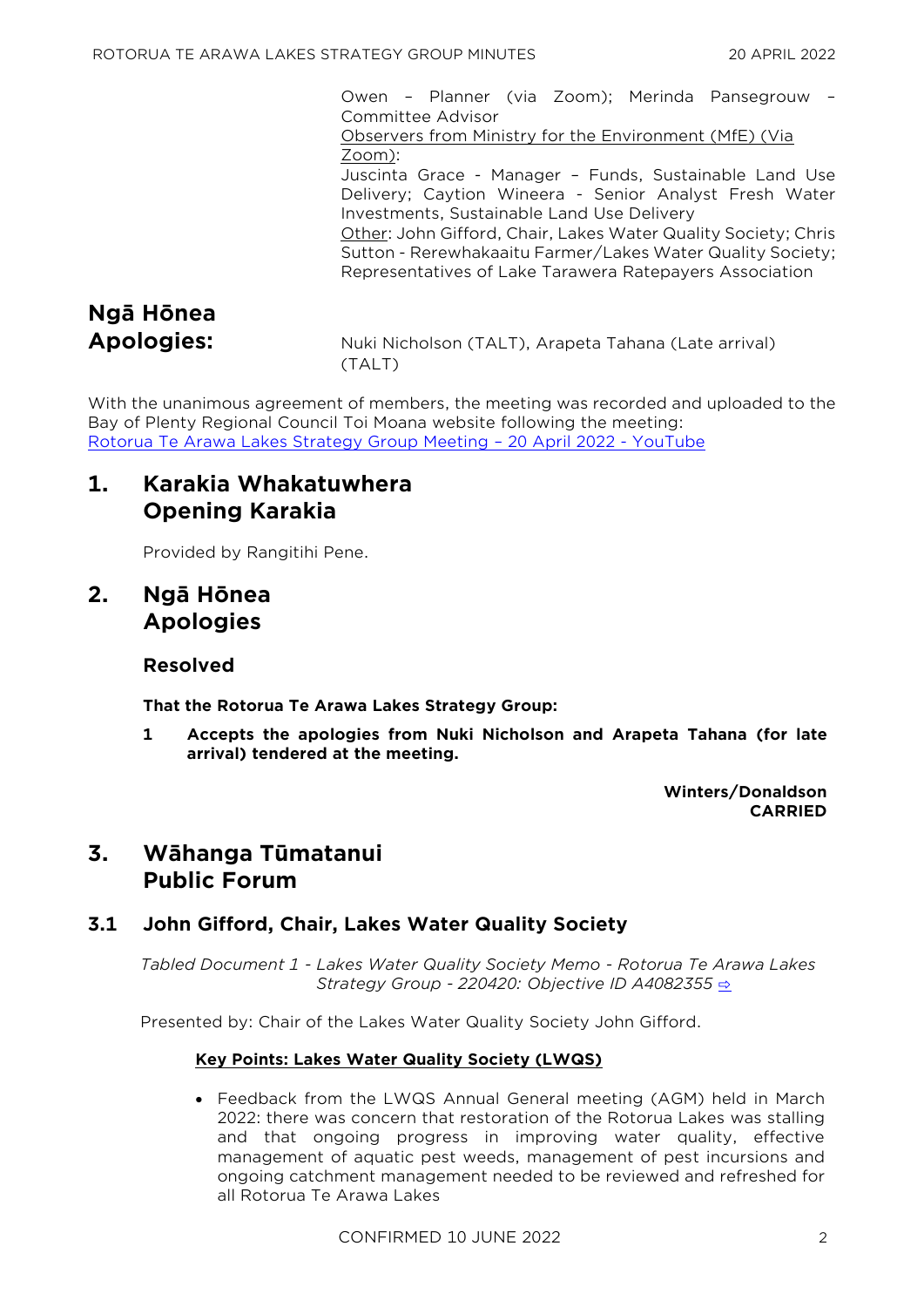- Highlighted indicators of restoration activities that may not be on course to achieve the outcomes expected
- Listed recent changes to freshwater management which also needed to be considered as part of the long-term restoration efforts for the Rotorua Lakes
- To address these issues, two recommendations were presented at the recent LWQS AGM relating to the ongoing activities of the Rotorua Te Arawa Lakes Strategy Group; LWQS recommended that the Strategy Group actioned the following two recommendations:
- *"1. The Terms of Reference of the Rotorua Te Arawa Lakes Strategy Group are formally reviewed to consider regulation changes (such as Three Waters, the implementation of Te Mana o te Wai, and revisions to the Land and Water plan due to the National Policy Statement-Freshwater). In addition, there are significant changes in public awareness of freshwater values and how these are affecting and influencing attitudes. Such changes need to be considered for implementing future management options for the long-term sustainable management, use and enjoyment of the Rotorua Lakes for present and future generations.*
- *2. A technical and scientific review is undertaken for the whole Rotorua Te Arawa Lakes programme and to consider the pathway ahead for the next 10 years for all the Rotorua Te Arawa lakes (accepting that some changes such as groundwater inputs will be long term, particularly for Lake Rotorua). The need for this review is driven by events that are occurring in the Lakes that are unexpected such as the recent reoccurrence of algae blooms in Lake Rotorua and Rotoiti, and TLIs not reducing (i.e., improving) as fast as was originally considered possible or likely. This situation most likely reflects that we do not know quite what is happening in the Lakes. In addition to these changes, we are seeing increasing influences from climate change, greater pressures raising from urban development, and other land use changes all of which now need to be more formally recognised in the context of the technical and scientific programme for the lakes. The focus of this review needs to address if there are additional pragmatic measures that can be undertaken in the short to medium term to support the overall objective of sustainable management of the Lakes."*

#### **Key Points - Members:**

- The proposed technical/scientific review of the Rotorua Te Arawa Lakes Programme could potentially be addressed alongside other processes; it did raise questions relating to funding implications which needed further consideration
- TALT welcomed the LWQS and all other parties interested in contributing to the mahi required for the sustainable management of the Lakes. TALT would be happy to meet with LWQS to discuss opportunities.

## **Item for Staff Follow Up:**

• Staff of all partners to consider the two recommendations presented by the Lakes Water Quality Society and provide feedback to the Strategy Group at a future hui.

## **Resolved**

#### **That the Rotorua Te Arawa Lakes Strategy Group:**

**1 Receives the memorandum dated 20 April 2022 tabled by Public Forum Speaker John Gifford, Chairman of the Lakes Water Quality Society.**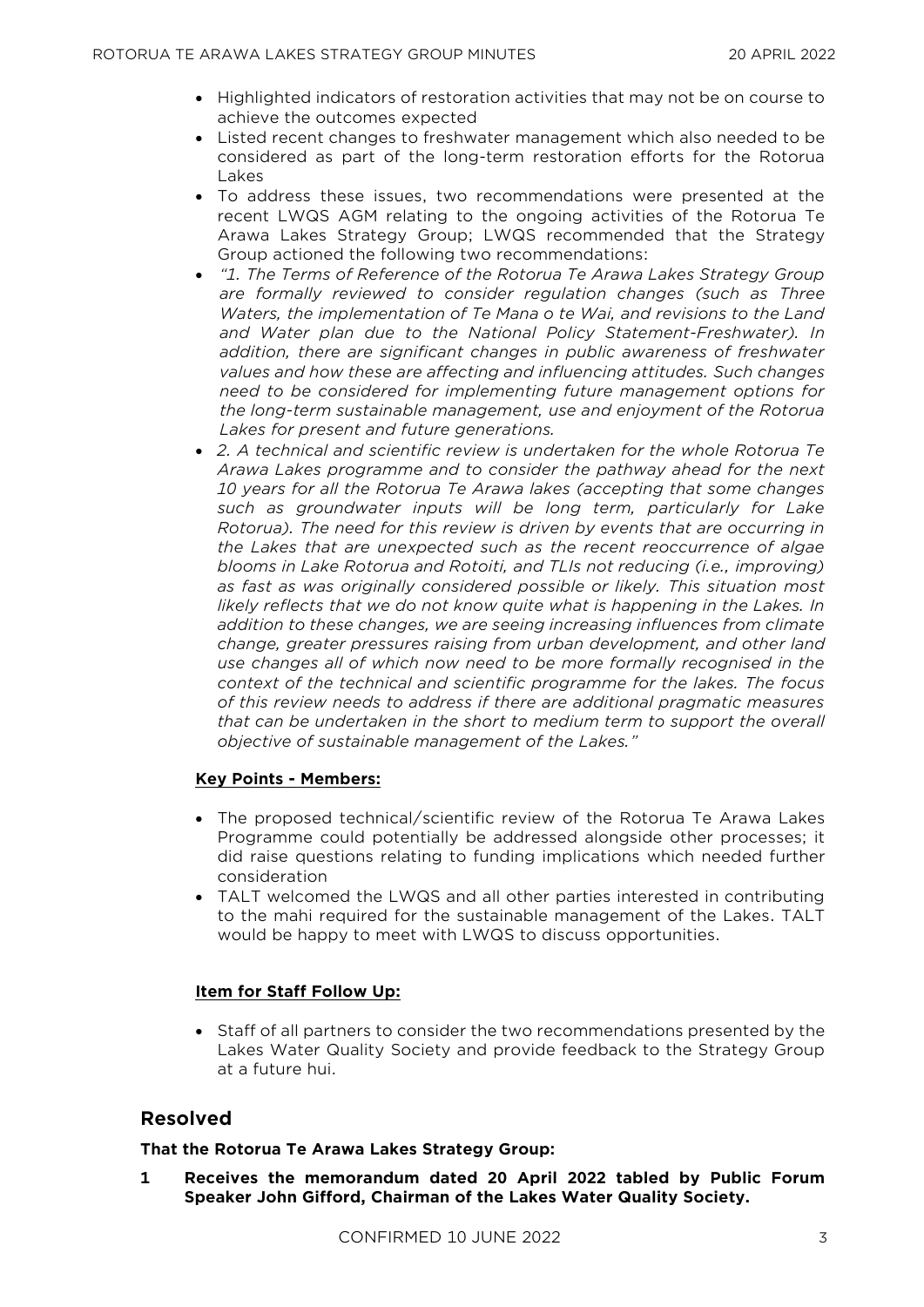**Winters/Chadwick CARRIED**

# **4. Raupapa o Ngā Take Order of Business**

Item 10.1 "Appointment of New Representative for Te Arawa Lakes Trust on the Rotorua Te Arawa Lakes Strategy Group" was considered as the first item on the agenda, welcoming Arapeta Tahana as newly appointed member to the Rotorua Te Arawa Lakes Strategy Group.

# **5. Whakapuakanga o Ngā Take Whai Taha-Rua Declaration of Conflicts of Interest**

None

**6. Ngā Meneti Minutes**

> **Kia Whakaūngia Ngā Meneti Minutes to be Confirmed**

## **6.1 Rotorua Te Arawa Lakes Strategy Group Minutes - 22 October 2021**

## **Matters Arising**

Noted that in relation to Minute Item 6.2 on Page 14, an update on "Sustainable Forest Alternatives" had been included in the Rotorua Lakes Council Quarterly Update Report under item 9.6 of the agenda.

## **Resolved**

## **That the Rotorua Te Arawa Lakes Strategy Group:**

**1 Confirms the Rotorua Te Arawa Lakes Strategy Group Minutes - 22 October 2021 as a true and correct record.**

> **Winters/Chadwick CARRIED**

## **7. Ngā Pūrongo Reports**

**Ngā Whakatau e Hiahiatia Ana Decisions Required**

## **7.1 Appointment of New Representative for Te Arawa Lakes Trust on the Rotorua Te Arawa Lakes Strategy Group**

Members welcomed the newly appointed representative for TALT on the Rotorua Te Arawa Lakes Strategy Group, Arapeta Tahana.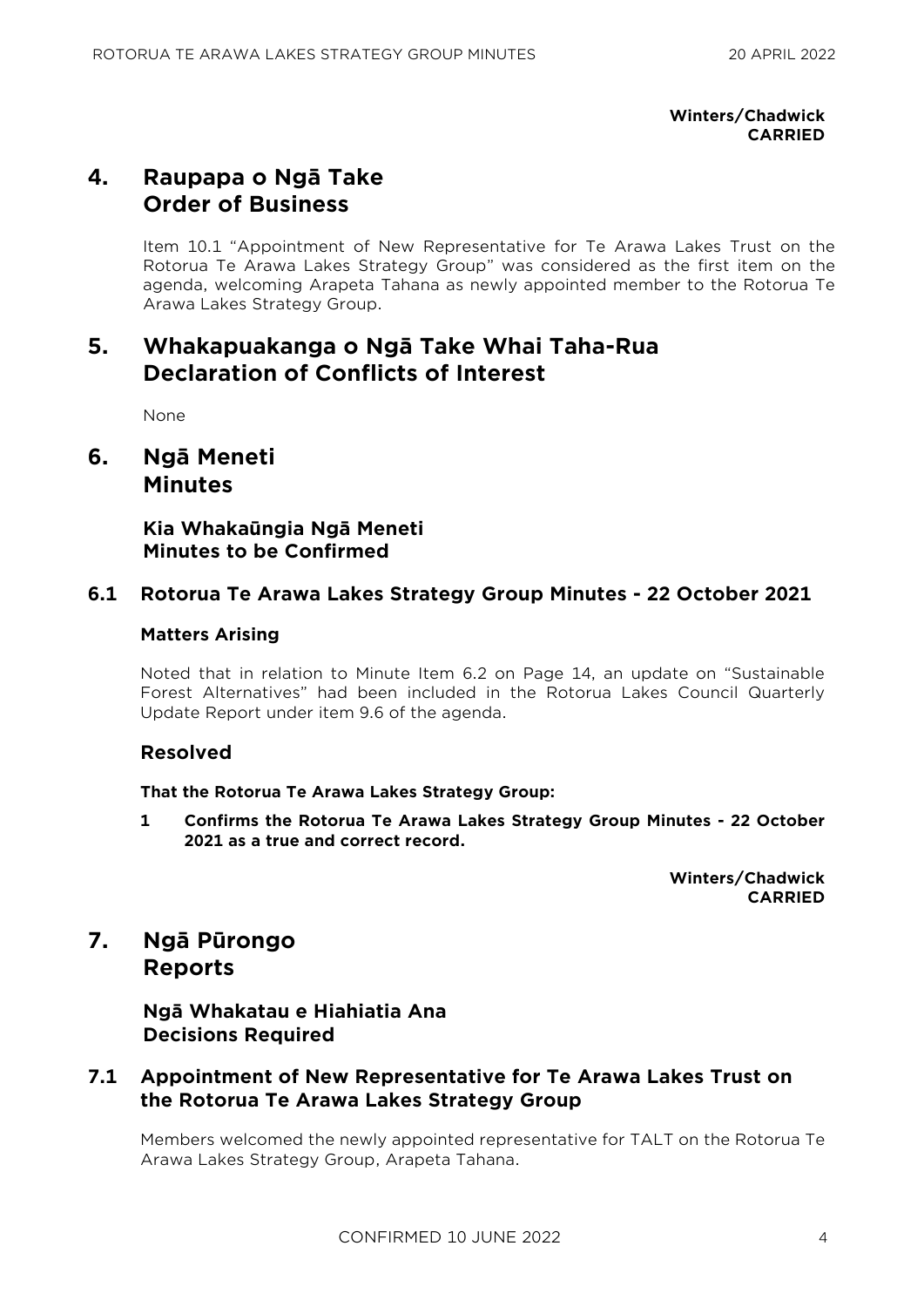## **Resolved**

**That the Rotorua Te Arawa Lakes Strategy Group:**

**1 Receives the report, Appointment of New Representative for Te Arawa Lakes Trust on the Rotorua Te Arawa Lakes Strategy Group.**

> **Winters/Chadwick CARRIED**

## **7.2 Te Arawa Lakes Trust Report for Rotorua Te Arawa Lakes Strategy Group - April 2022**

Presented by: TALT Environment Manager Nicki Douglas.

### **Key Points:**

- Acknowledged BOPRC Toi Moana and the University of Waikato's recent appointment of Dr Deniz Özkundakci to the position of Toihuarewa – Waimāori Bay of Plenty Regional Council Chair in Lake and Fresh Water Science
- TALT had recently hosted Dr Deniz Özkundakci at a meeting of Komiti Taiao. Was looking forward to working with him to expand the current research programme and consider the long-term health and wellbeing of the Lakes
- TALT had been engaged in the Resource Management Reform programme and the Three Waters Entity B discussions as well as supporting the participation of Chief Executive Karen Vercoe in the Three Waters Working Group. TALT's position and the impact of these initiatives on the settlement would be detailed under item 10.2
- Ministry for the Environment Te Mana o Te Wai Funding for the Tarawera Collective Impact Project had been approved; commencement date would now be 1 May 2022.

## **Key Points - Members:**

- Acknowledged the successful outcome of the Uwhi Trial (harakeke weed mats) laid in Lake Rotoiti and Lake Tarawera in December 2021 as part of a collaborative trial led by TALT with support from Toitū Te Whenua Land Information New Zealand through its Jobs for Nature programme
- Highlighted the value of the Rotorua Lake front as an ecological active science learning "classroom" space for kids – suggested that using harakeke weed mats at the Rotorua Lake Front could be an excellent learning opportunity for children
- Noted the Mātauranga Science and Design Fair 2022, to be hosted by TALT and BOPRC Toi Moana and scheduled to be held from June 30 to July 2nd at Motion Entertainment, Rotorua. Categories included Mātauranga Māori, Biodiversity, Water Quality and Sustainability (design), with 45 kura currently registered.

## **Resolved**

#### **That the Rotorua Te Arawa Lakes Strategy Group:**

**1. Receives the report, Te Arawa Lakes Trust Report for Rotorua Te Arawa Lakes Strategy Group - April 2022.**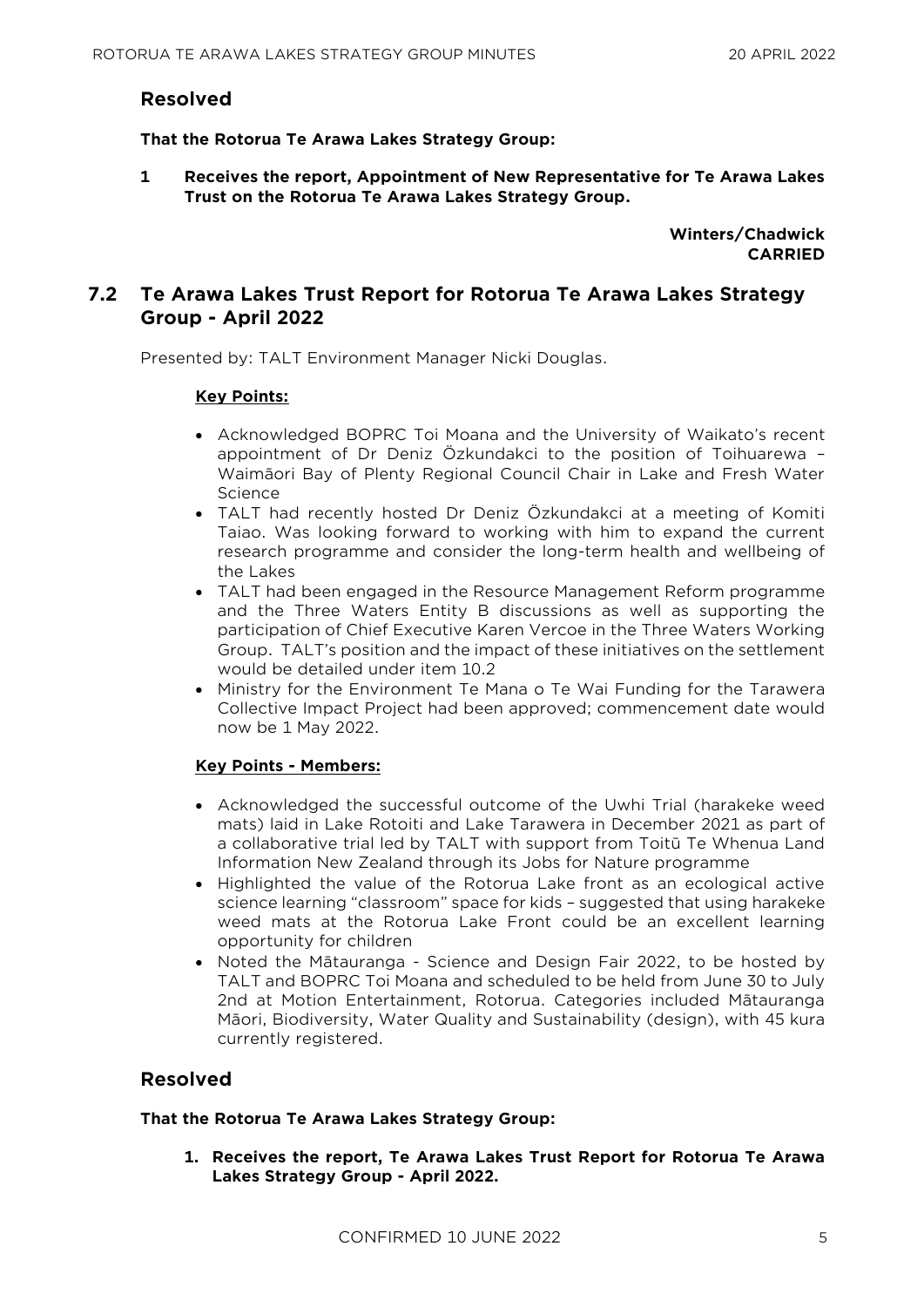## **Winters/Chadwick CARRIED**

### **Item for Staff Follow Up:**

• Staff to facilitate a letter of appreciation/recognition and certificates to be sent to Lynmore Primary School on behalf of the Strategy Group congratulating them as National Kura Award Winner in the 2021 Biosecurity Award for their mahi in the Catfish Volunteer Programme.

# **8. Whakahoutanga Kōrero Verbal Updates**

## **8.1 Ministry for the Environment Verbal Update**

Lorena Stephen – Director of Sustainable Land Use Delivery, MfE, advised that a detailed operational update would be provided at the next meeting of the Strategy Group, highlighting progress on reform work underway as well as progress on resource management, climate change and biodiversity.

## **8.2 Letter from Ministry for the Environment - 23 March 2022 - Rotorua Te Arawa Lakes Programme**

Presented by: Lorena Stephen, Director of Sustainable Land Use Delivery - MfE.

## **Key Points:**

- MfE Jobs for Nature Funding, Te Mana O Te Wai Programme of \$30 million was almost fully allocated; 32 proposals were currently being assessed
- In conjunction with the Te Mana O Te Wai Fund, was also working through the allocation of the Essential Freshwater Fund (\$175 million targeted towards building capability/capacity to help implement the essential freshwater reforms and supporting tangata whenua in terms of catchment communities)
- Ongoing discussion with staff of Strategy Group Partners had taken place following Minister David Parker's decision to rescind the Freshwater Improvement Fund allocation for Lake Tarawera. Subsequent feedback received from staff had been conveyed to the Minister, advising him of a likely request to follow, which would seek a decision to reverse his decision. He had confirmed that he was comfortable with this happening, but would require assurances around satisfactory governance oversight being put in place alongside a detailed workplan and signed deed
- Regarding the East Rotoiti Sewerage Reticulation Scheme, the Minister had indicated that Jobs for Nature Funding was not available for support in this area and that no further money was available for this scheme
- As the next step, feedback on direction going forward was required which would be provided to the Minister once received from the Strategy Group.

## **Resolved**

#### **That the Rotorua Te Arawa Lakes Strategy Group:**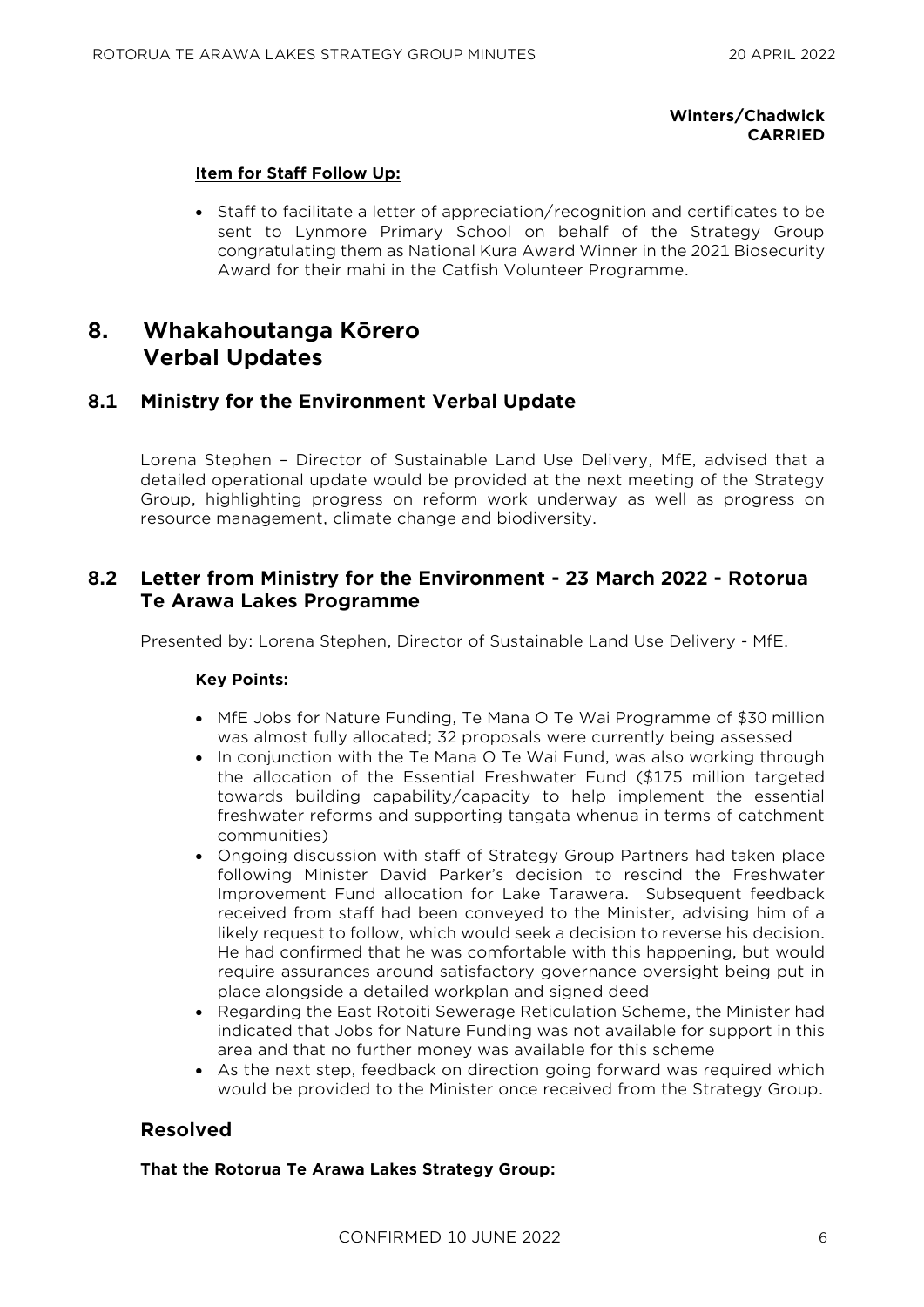**1 Receives the report, Letter from Ministry for the Environment dated 23 March 2022 - Rotorua Te Arawa Lakes Programme .**

> **Donaldson/Winters CARRIED**

## **8.3 Rotorua Lakes Council - Update Report to Rotorua Te Arawa Lakes Strategy Group 8 April 2022**

Presented by: Stavros Michael, Deputy Chief Executive Infrastructure & Environment, RLC.

10:26pm - Arapeta Tahana **joined** the meeting.

#### **Key Points:**

• Highlighted RLC activities currently underway impacting the Lakes Programme including wastewater treatment, stormwater projects and planning policy.

#### **Key Points - Members:**

- Clarified that the assessment work in terms of connections to the Lake Tarawera Sewerage Scheme had been completed; noted that each individual property had been visited as each property required a detailed design to be developed
- Noted that should the Minister's indicative decision to withdraw from the funding decision for the proposed Tarawera Sewerage Scheme proceed, planning/consultation would possibly have to commence afresh
- Acknowledged that RLC had allocated \$2.5 million for detailed design work/appointment of a Project Manager for the Tarawera Sewerage Scheme. This decision by RLC was taken in good faith at a time when the \$6.5 million subsidy was not under threat. Highlighted that the project had been well managed and that public consultation had been ongoing.

### **Resolved**

#### **That the Rotorua Te Arawa Lakes Strategy Group:**

**1 Receives the report, Rotorua Lakes Council - Update Report to Rotorua Te Arawa Lakes Strategy Group 8 April 2022.**

> **Leeder/Pene CARRIED**

10:45am - The meeting **adjourned**.

11:00am - The meeting **reconvened**.

## **8.4 Rotorua Lakes Council Report: East Rotoiti Sewerage Reticulation Scheme – Funding Balance**

*Tabled Document 2 - Memorandum to Strategy Group - Agreed Updated Resolutions re Rotoiti Scheme Funding: Objective ID A4078896 <u>⇒</u>*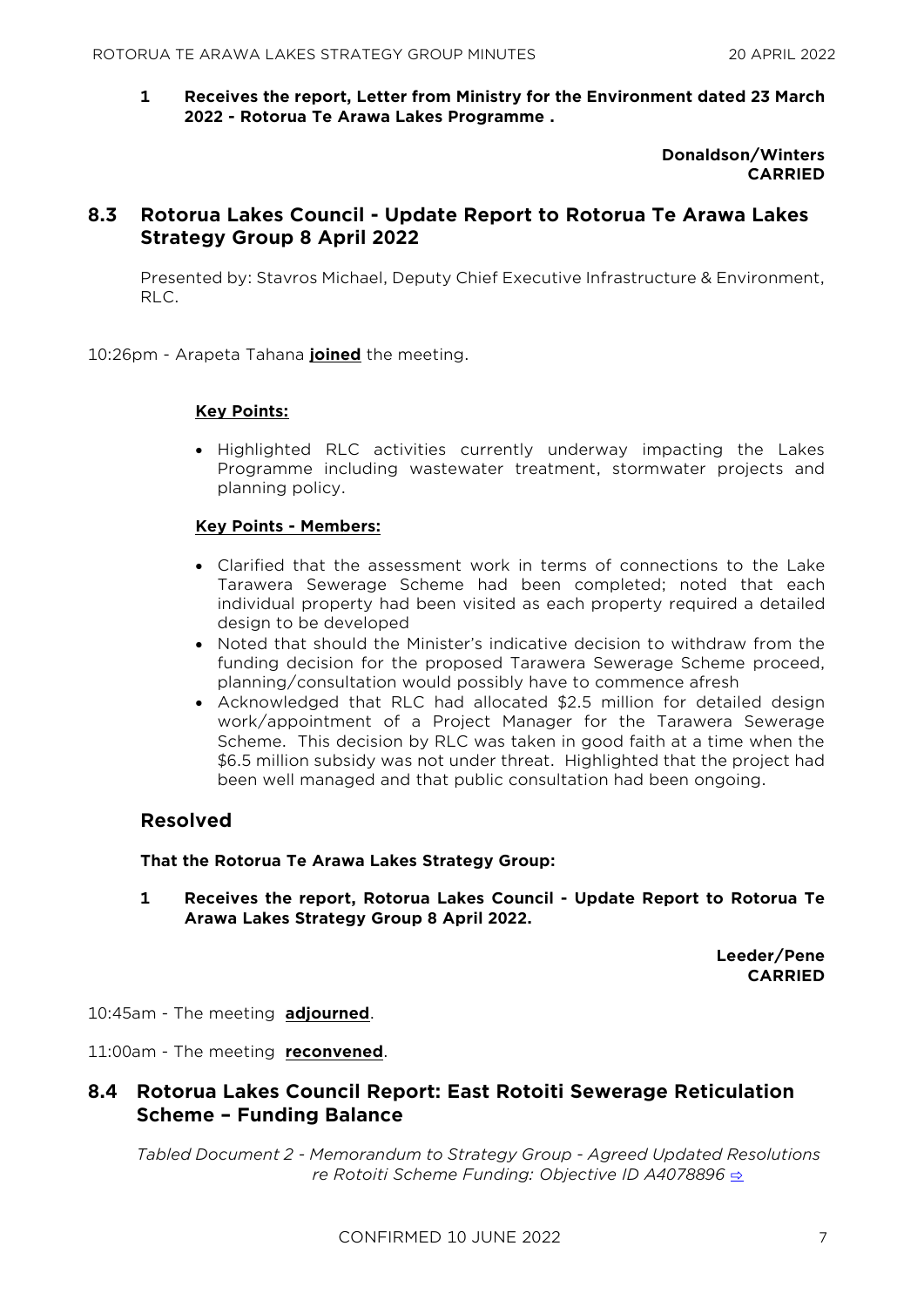Presented by: Stavros Michael, Deputy Chief Executive Infrastructure & Environment, RLC.

### **Key Points:**

- The tabled document with updated recommendations had replaced the recommendations in the original report as contained in the agenda under item 9.5 "*East Rotoiti Sewerage Reticulation Scheme – Funding Balance*"
- Since the preparation of the report, the partners of the Programme had met and agreed the joint recommendations to this hui to meet the requirements of the Ministry for the Environment's letter in terms of seeking further Ministerial consideration of the decision outlined in the letter (*refer item 9.2 of the agenda*)
- Updated recommendations to the Strategy Group were agreed by all partners at a hui held on 13 April 2022
- Provided further background on the process to date
- The key points for consideration by the Strategy Group were (1) the Rotoiti/Rotomā sewerage scheme funding shortfall and (2) the Tarawera Sewerage Scheme Funding; although separate, they were interlinked.

### **Key Points - Members:**

- Acknowledged that further detailed discussion on the funding arrangements would be required (i.e. how to fund the \$10 million shortfall; the reimbursement thereof, both for the short and medium term)
- Reminded of the requirements/implications of Plan Change 10
- Noted that the Minister for the Environment would require additional detail on the delivery/management of the objectives of the programme/further details relating to the process to follow, given the time constraints and with the impending Local Government elections in October 2022
- Noted that MfE did not fund activities retrospectively; accordingly, the work programme would need to be revisited to remove activities that had already occurred
- It was important for all partners of the Strategy Group to provide input on the scope for the review of the Strategy Group and Work Programme; strongly suggested the inclusion of an independent/objective overview as part of the process
- Concurred that it was critical to commence with the scoping (with independent input) of the review of the Strategy Group and Programme as a matter of priority. Noted that MfE, from a central government perspective, had offered to provide assistance in this regard to get the process on its way soonest (prior to the October 2022 Local Government Election).

#### **Key Points - Staff:**

• Reminded members of direction given by the Strategy Group at a Workshop held in August 2021 regarding a review of the Strategy Group following the audit by Independent Quality Assurance NZ (IQANZ). This would be superseded by the direction given by the Strategy Group today on the proposed review of the Strategy Group and Programme.

## **Resolved**

#### **That the Rotorua Te Arawa Lakes Strategy Group:**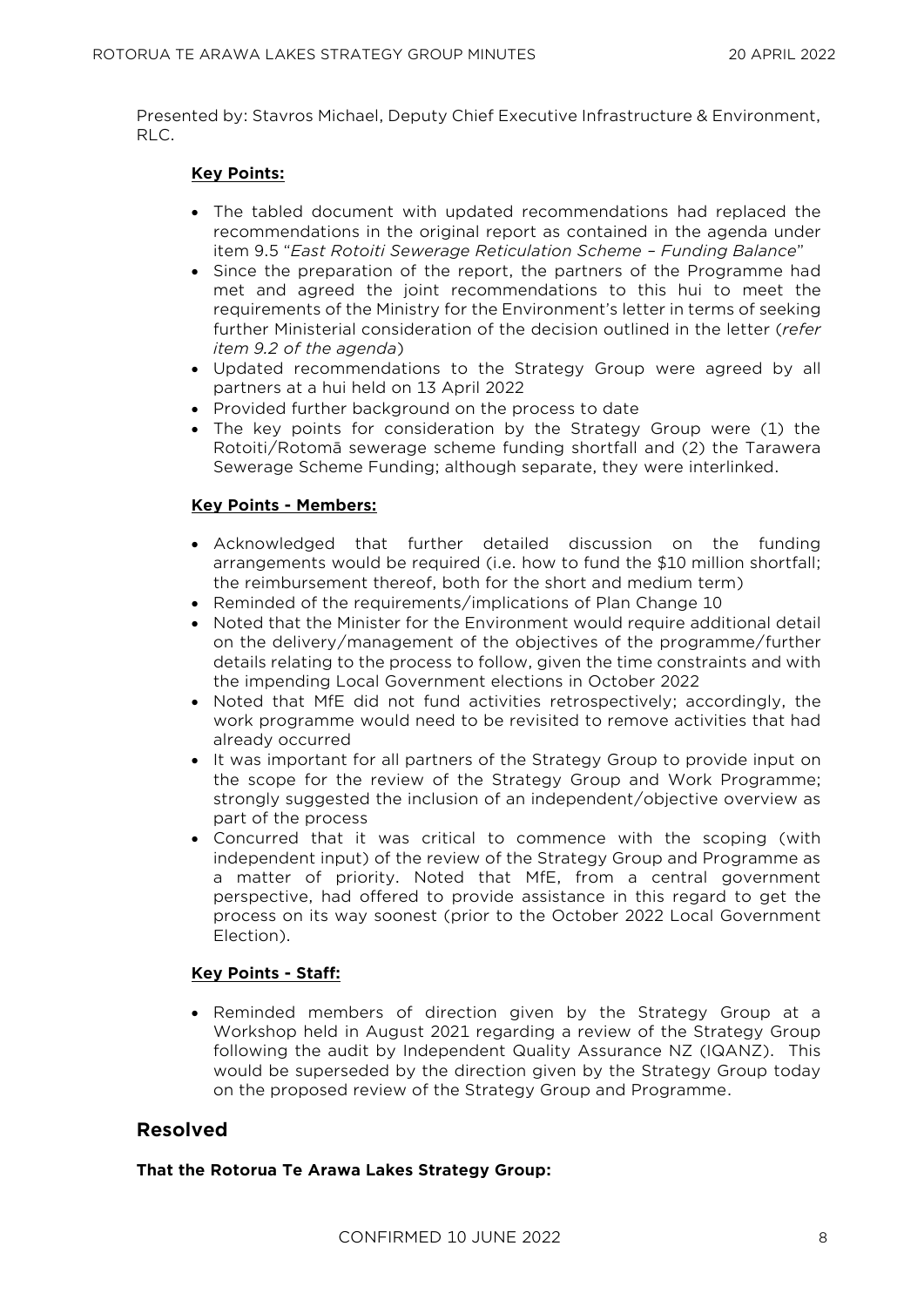- **1 Receives the report, Rotorua Lakes Council Report: East Rotoiti Sewerage Reticulation Scheme – Funding Balance and tabled document "Under separate Cover Item";**
- **2 Recognises the importance of the Lakes to our people and communities;**
- **3 Recognises the importance of the Lakes Programme moving forward;**
- **4 Seeks the Minister to agree to \$10m of deed funding to be reallocated from the incentives Fund to the Rotoiti/Rotomā sewerage scheme funding shortfall on the basis that the Rotorua Lakes Council commits to being part of the funding solution for the ongoing Lakes Water Quality Programme through the investigation and consultation of a new Rotorua Lakes Council targeted rate with proposed implementation for July 2023 (including for the purpose of reimbursement of the land use incentives scheme);**
- **5 Notes the need for a strategy group review and agrees to a future review of the work programme; Te Arawa Lakes Trust to lead the strategy programme and strategy group review with funding support from council partners and the Ministry for the Environment** *(with the inclusion of an independent/objective overview as part of the process)***. The scope to be provided to a future meeting of the Rotorua Te Arawa Lakes Strategy Group;**
- **6 Seeking the Minister to rescind his decision and retain \$6.5m for Lake Tarawera for Freshwater Improvement Funds; and**
- **7 Agreeing to improved project oversight with all partners involved.**

**Chadwick/Winters CARRIED**

#### **Items for Staff Follow Up:**

- Urgent follow-up meeting with the Minister for the Environment to be arranged as soon as possible
- Correspondence from all partners to MfE regarding East Rotoiti Sewerage Reticulation Scheme – Funding to be shared with all the members of the Strategy Group
- Lakes Water Quality Society to be consulted in the review of the Strategy Group and Lakes Programme Review.

## **8.5 Programme Status Report, Mahere Mahi ā-tau 2022-2023 and 2021- 2022 Pūrongo ā-ono Marama**

*Presentation 1 - Programme Status Report: Objective ID A4090512* [⇨](../../../RedirectToInvalidFileName.aspx?FileName=RTAL_20220420_MAT_3539.PDF#PAGE=6)

Presented by: Helen Creagh Rotorua Catchments Manager, BOPRC Toi Moana.

#### **Key Points:**

- Highlighted items for approval
- Provided an overview of the dashboard
- Noted that the change requests required were adaptations which needed to be made to the approved annual work plans for the financial year (i.e. underspend on alum dosing to weed harvesting – Lake Rotoehu – to take weed harvesting budget to \$200,000)
- Purongo ā-ono Marama
- Mahere Mahi ā-tau
- Sustainable Land Gains 2017-2022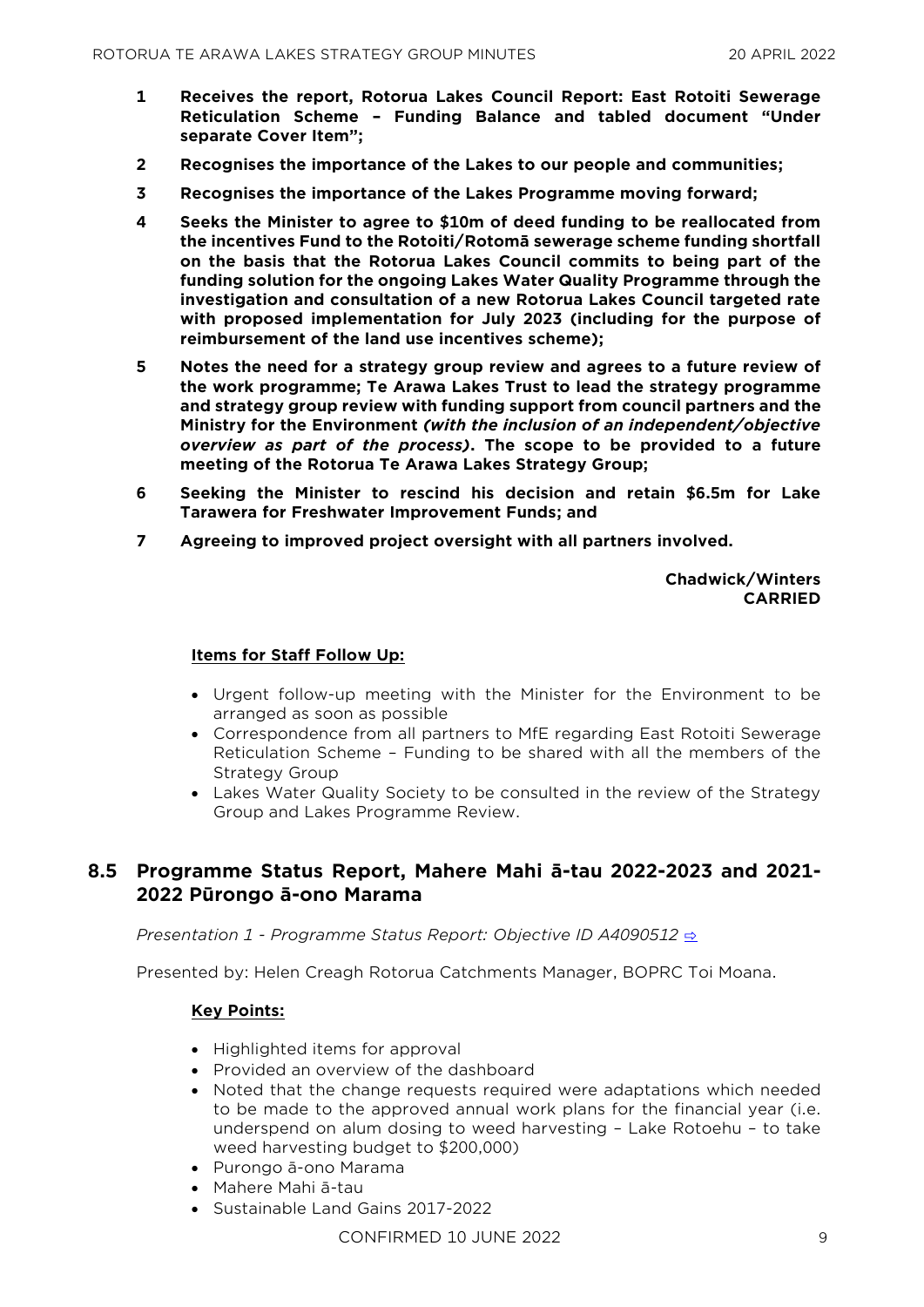• Paid tribute to the late Geoff Ewert and his significant contribution/work to the Programme, particularly with regard to Lake Rotorua sustainable land gains.

## **Key Points – In response to Questions:**

- With the higher lake level following the recent cyclone, it would be easier for a harvester to get closer to any washed up weed; however since a digger would be more effective in removing weed at low lake levels staff were currently investigating obtaining consent to operate a digger in future weed wash ups
- Regarding investigation into algae bloom patterns/possible causes, staff were currently investigating long term trends
- In terms of water quality for swimmability, acknowledged that further qualification/definition was required in the Dashboard to enable a better understanding of the measures used.

## **Resolved**

### **That the Rotorua Te Arawa Lakes Strategy Group:**

- **1 Receives the report, Programme Status Report, Mahere Mahi ā-tau 2022-2023 and 2021-2022 Pūrongo ā-ono Marama;**
- **2 Approves, for submission to the Ministry for the Environment, the Mahere Mahi ā-tau 2022-2023;**
- **3 Approves, for submission to the Ministry for the Environment, the 2021-2022 Purongo ā-ono Marama; and**
- **4 Approves Change Request 70 to move funds between phosphorous locking and weed harvesting interventions on Lake Rotoehu, for the current financial year.**

**Winters/Leeder CARRIED**

#### **Item for Staff Follow Up:**

• An internal Lessons Learnt review regarding the Rural Wetland Pilot Project be undertaken by staff.

## **Hei Pānui Anake Information Only**

## **8.6 Essential Freshwater Policy Programme Update 2022**

*Presentation 2 - Visions and Environmental Outcomes PDF: Objective ID A4090516*  [⇨](../../../RedirectToInvalidFileName.aspx?FileName=RTAL_20220420_MAT_3539.PDF#PAGE=16)

Presented by: BOPRC Toi Moana Senior Planner (Water Policy) Gemma Moleta supported by Senior Planner (Water Policy) Reuben Gardiner.

## **Key Points:**

- Provided an update on progress to date; collated values across the region and received feedback online
- Staff were working on environmental outcomes for the National Policy Statement for Freshwater Management (NPSFM) values and using iwi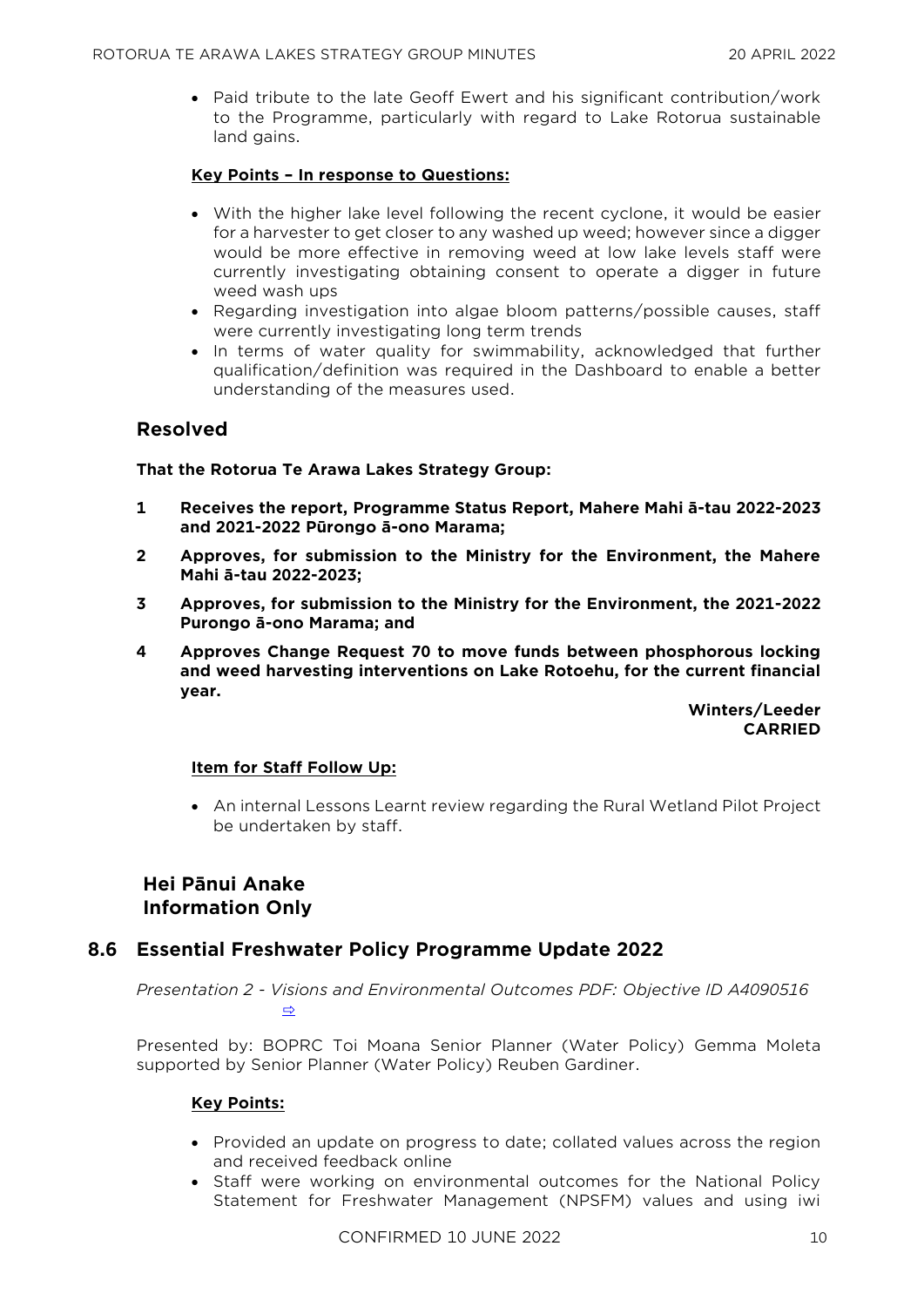management plans, community groups and catchment strategies, online feedback and NPS bottom lines as a starting point

- Online engagement with communities was ongoing until late April-June on environmental outcomes and goals for visions
- Outlined the timeline for the Essential Freshwater Policy Programme (EFPP) and early 'without prejudice' feedback that was being sought prior to preparing draft policy
- Key tasks for 2022 would be the development of draft measurable targets, limits and policy options to achieve them
- Online Engagement "Participate" to be launched in late April 2022 seeking to engage with the community on long term visions and outcomes
- [Essential Freshwater Visions and Outcomes | Participate BOPRC](https://www.participate.boprc.govt.nz/vision-and-outcomes) (Members were welcome to share link with wider networks)
- Council has also released a water quality and ecology reporting tool demonstrating the current state and trends for the attributes to be used under the NPSFM:

WET - [Bay of Plenty Regional Council \(shinyapps.io\)](https://jdboprcscience.shinyapps.io/NPSFM_App/) – *(Click on Map on the left hand side to zoom into the lakes area and pick the*

*information you were interested in. Need to select a dataset (e.g. lakes water quality), select an indicator and select a state (baseline state overall band, current state overall band and trend were most relevant at the moment) before it will give you the information you want)*

• Informal hui held on 8 April 2022 with Iwi members and wider Iwi representatives to discuss vision setting for the Lakes.

### **Key Points - Members:**

• Measuring the recreational use/access to the Lakes a possible matter for future consideration.

## **Resolved**

**That the Rotorua Te Arawa Lakes Strategy Group:**

**1 Receives the report, Essential Freshwater Policy Programme Update 2022.**

#### **Winters/Donaldson CARRIED**

# **9. Wāhanga Tūmataiti Public Excluded Section**

## **Resolved**

**Resolution to exclude the public**

**1 Excludes the public from the following parts of the proceedings of this meeting as set out below:**

**The general subject of each matter to be considered while the public is excluded, the reason for passing this resolution in relation to each matter, and the specific grounds under section 48(1) of the Local Government Official Information and Meetings Act 1987 for the passing of this resolution are as follows:**